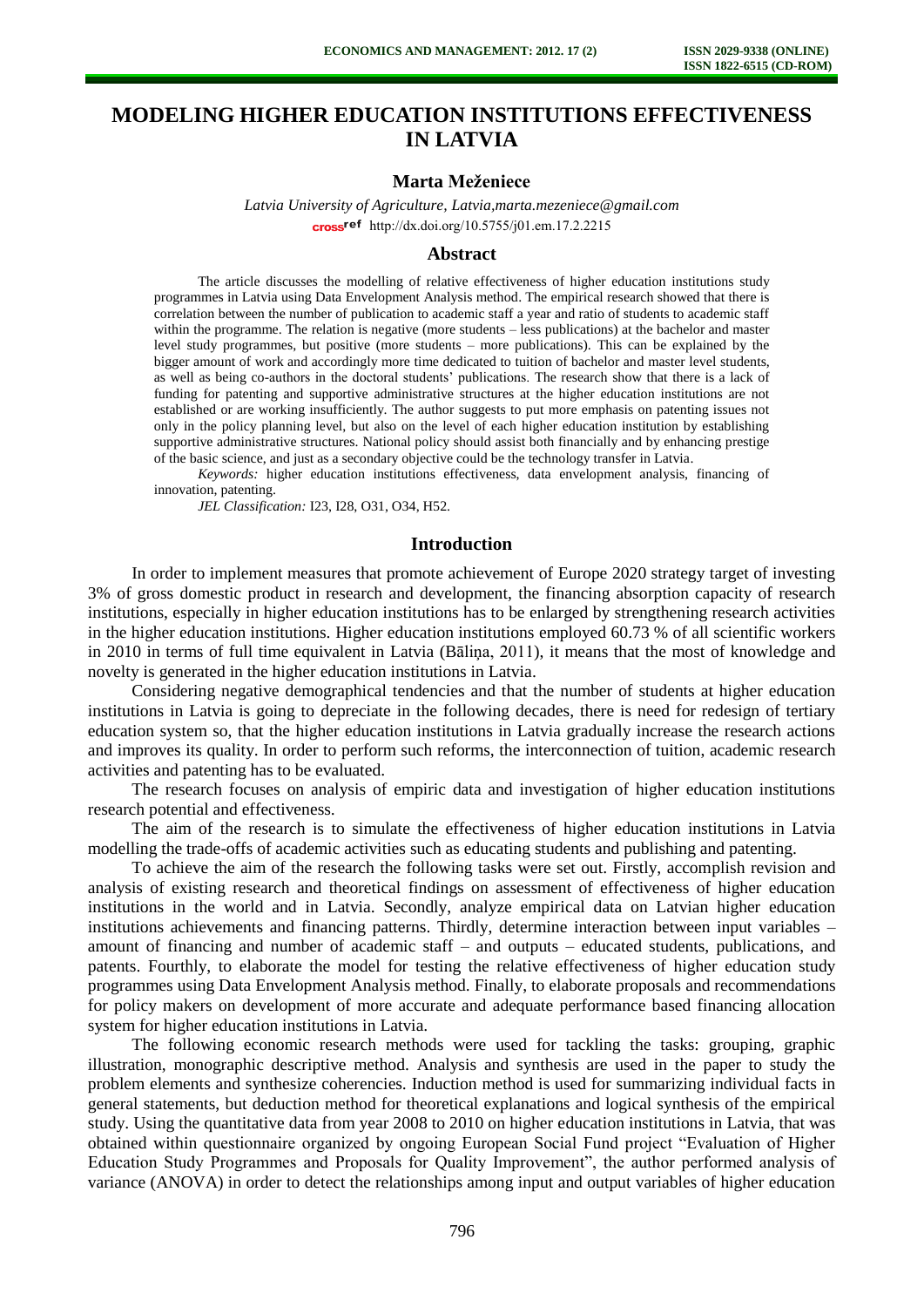institutions. The Data Envelopment Analysis method was used to construct the model for measurement of relative effectiveness of higher education study programmes.

## **Higher education institution role in the Triple Helix model**

According to the Triple Helix model of the knowledge-based economy the main institutions are government, industry, and university (Etzkowitz & Leydesdorff, 1995). Triple Helix model defines the knowledge-based economy by three functions that are describing relations between economic system, the academic system and the political system and are relatively autonomous subsystems of society which operate with different mechanism: (1) wealth generation in the economy, (2) novelty generation by organized science and technology, and (3) governance of the interactions among these two subdynamics by policy-making in the public sphere and management in the private sphere (Leydesdorff 2010). When the Triple Helix model is working good and mutually complementary the universities are becoming more entrepreneurial, industry acts as an educator, and the government serves as a venture capitalist at times (Schalin, 2010).

These new relationships change the balance between the university's two major basic functions – education (the transfer of existing knowledge to a new generation) and research (the creation of new knowledge). The increasing emphasis on research enlarges this trade-off (Schalin, 2010).

But According to Washburn, universities now hope to gain much more financially from applied research and therefore tend to put basic research on the back burner. Researchers tend to take fewer risks, preferring topics that promise immediate rewards instead of more speculative subjects that might eventually be of greater benefit (Washburn, 2005).

Nelson presents a more complete model of university research production and diffusion (Nelson, 2012), entrepreneurial effectiveness of European universities is studied by Van Looy, et.al., 2011, while Hicks analyses the Performance-based research funding systems are national systems of research output evaluation used to distribute research funding to universities, with the aim to increase the excellence of a nation's research. Institutional, professional and individual autonomy are important values in the academic community and the effects of Performance-based research funding systems on autonomy are much discussed (Hicks, 2012). Organizational control theory as helpful method to manage the university's technology development is analysed by Johnson (2011).

There are several authors in Latvia that have been writing about higher education institutions as stakeholder of national innovation system and knowledge based economy (Boļšakovs, 2008; Dimza, 2003), higher education institution's role in regional economic development (Sloka & Vilcina, 2009; Vīksne, 2010), and the efficiency of higher education institutions as educational institutions (Paniņa, 2011).

#### **Research capacity at higher education institutions in Latvia**

Council of Higher Education in Latvia is implementing a European Social Fund project "Evaluation of Higher Education Study Programmes and Proposals for Quality Improvement" from 9 May 2011 to 30 April 2013. The aim of the project is to evaluate higher education programme quality and overlapping, sufficiency of resources, and sustainability. To achieve the aim the Council of Higher Education in Latvia, organized questionnaire of higher education institutions by field of science and education programme. The author of the article selected quantitative data obtained within the questionnaire about 10 different field of science (Table 1.).

The data in the Table 1 show that average programme funding to academic staff varies from 4113,75 lats (mathematics) to 12 506,66 lats (biology). Such bias among study programmes can be explained by the differences in number of academic staff, additional funding attracted to study programme and different study costs depended from field of science.

Analysing the outputs of scientific action in the selected education programmes – number of publications, number of patents, and the author discovers even higher differences among the education programmes in the specific field of science. The average number of patents, licences, design samples, computer programmes during the year 2008-2010 is highest in the chemistry (28.25), veterinary medicine (15.33), agriculture (11.00) and biology (10.20), while there are no patents within the forestry research and philology education programmes.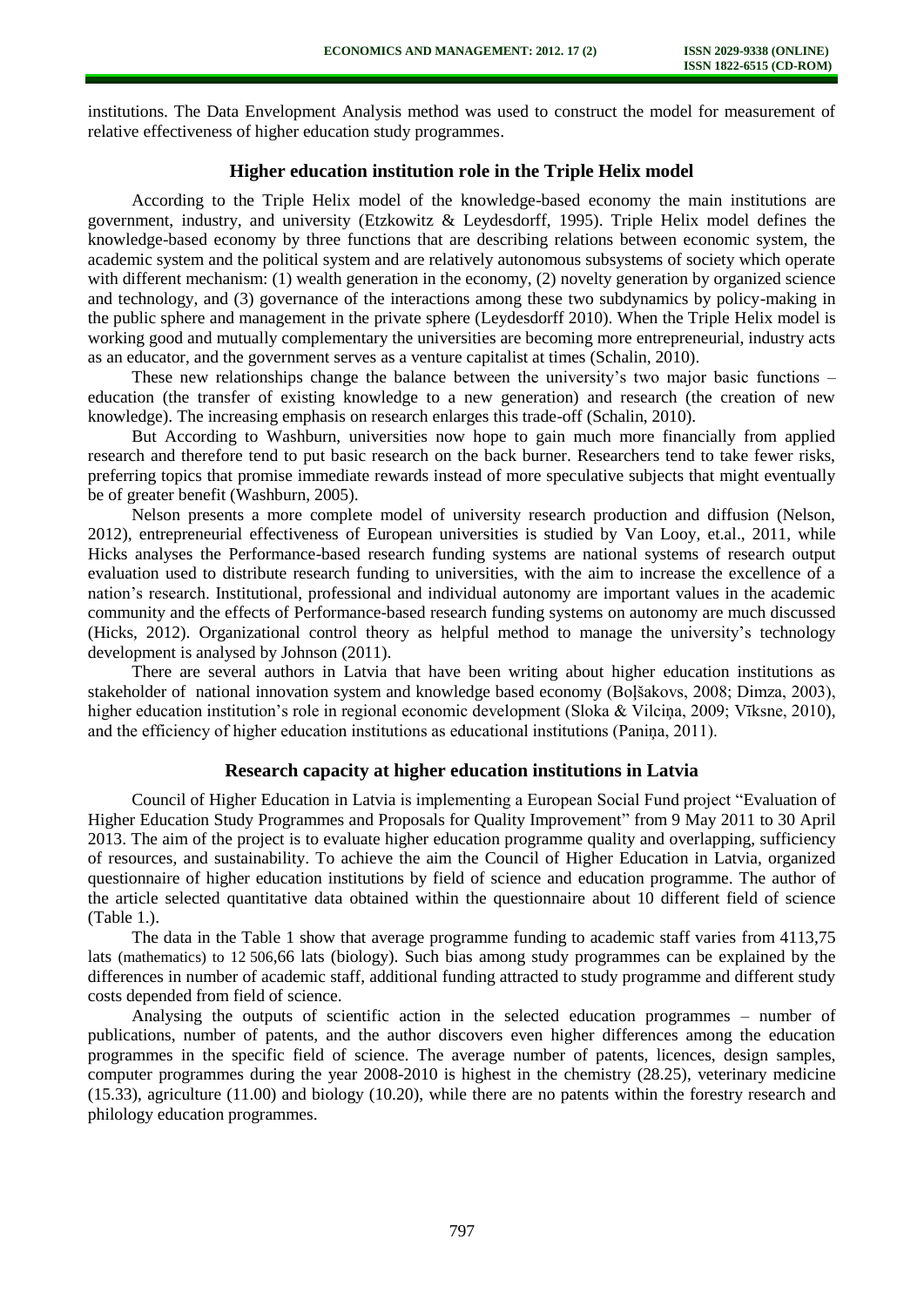| $\frac{1}{2}$              |                                                                                  |                                                         |                                                                                 |                                                                                                |                                                                            |                                                                       |
|----------------------------|----------------------------------------------------------------------------------|---------------------------------------------------------|---------------------------------------------------------------------------------|------------------------------------------------------------------------------------------------|----------------------------------------------------------------------------|-----------------------------------------------------------------------|
| <b>Field of</b><br>science | <b>Total</b><br>programme<br>funding<br>2010./2011.<br>to academic<br>staff, LVL | <b>Total</b><br>number of<br>scientific<br>publications | Number of<br>scientific<br>publications in<br>internationally<br>cited editions | <b>Number of</b><br>scientific<br>publications<br>in other<br><i>international</i><br>editions | Number of<br>scientific<br>publications<br>in other<br>Latvian<br>editions | Patents,<br>licences,<br>design<br>samples,<br>computer<br>programmes |
| Geography,                 | 4 4 6 8 .00                                                                      | 150.67                                                  | 43.00                                                                           | 70.17                                                                                          | 37.50                                                                      | 0.50                                                                  |
| Geology                    |                                                                                  |                                                         |                                                                                 |                                                                                                |                                                                            |                                                                       |
| Philology                  | 4 5 6 6 9 0                                                                      | 103.88                                                  | 2.63                                                                            | 65.79                                                                                          | 35.46                                                                      |                                                                       |
| Veterinary<br>medicine     | 7 1 8 7 .00                                                                      | 333.00                                                  | 125.67                                                                          | 112.67                                                                                         | 94.67                                                                      | 15.33                                                                 |
| Environmental<br>science   | 4960.79                                                                          | 240.89                                                  | 40.00                                                                           | 111.67                                                                                         | 89.22                                                                      | 9.38                                                                  |
| <b>Mathematics</b>         | 4 1 1 3 . 7 5                                                                    | 123.43                                                  | 58.14                                                                           | 47.14                                                                                          | 18.14                                                                      | 1.14                                                                  |
| Physics                    | 9 127.72                                                                         | 167.20                                                  | 138.20                                                                          | 22.00                                                                                          | 7.00                                                                       | 2.80                                                                  |
| <b>Biology</b>             | 12 506.66                                                                        | 183.40                                                  | 109.60                                                                          | 28.80                                                                                          | 45.00                                                                      | 10.20                                                                 |
| Agriculture                | 4 8 5 5 . 1 5                                                                    | 520.00                                                  | 195.20                                                                          | 160.40                                                                                         | 164.40                                                                     | 11.00                                                                 |
| Forestry<br>research       | 4 207.30                                                                         | 230.33                                                  | 44.17                                                                           | 74.83                                                                                          | 111.33                                                                     |                                                                       |
| Chemistry                  | 8 3 08 3 7                                                                       | 338.00                                                  | 153.38                                                                          | 103.50                                                                                         | 81.13                                                                      | 28.25                                                                 |

**Table 1.** Average data on higher education institutions education programme performance in Latvia by the field of science  $(2008-2010)$ 

The highest average total number of scientific publications during the year 2008-2010 is in the field of agriculture (520), chemistry (338) and veterinary medicine (333). Although it is important to analyse the quality of publications: most scientific publications in internationally cited editions have physics (83% of all publications), biology (60% of all publications), mathematics (47% of all publications), chemistry (45% of all publications), and veterinary medicine (38% of all publications), while number of scientific publications in other Latvian editions (except internationally cited editions and international editions) have forestry research (48% of all publications), environmental science (37% of all publications), philology (34% of all publications).

This means that both – the number and the quality of scientific publications, and number of patent licences, design samples, computer programmes have to be increased in order to improve the performance of scientific action of higher education institutions in Latvia.



**Figure 1.** Average ratio of students to academic staff within the programme 2010./2011. and the mean of total number of scientific publications per staff member a year in higher education institutions education programme by the field of science in Latvia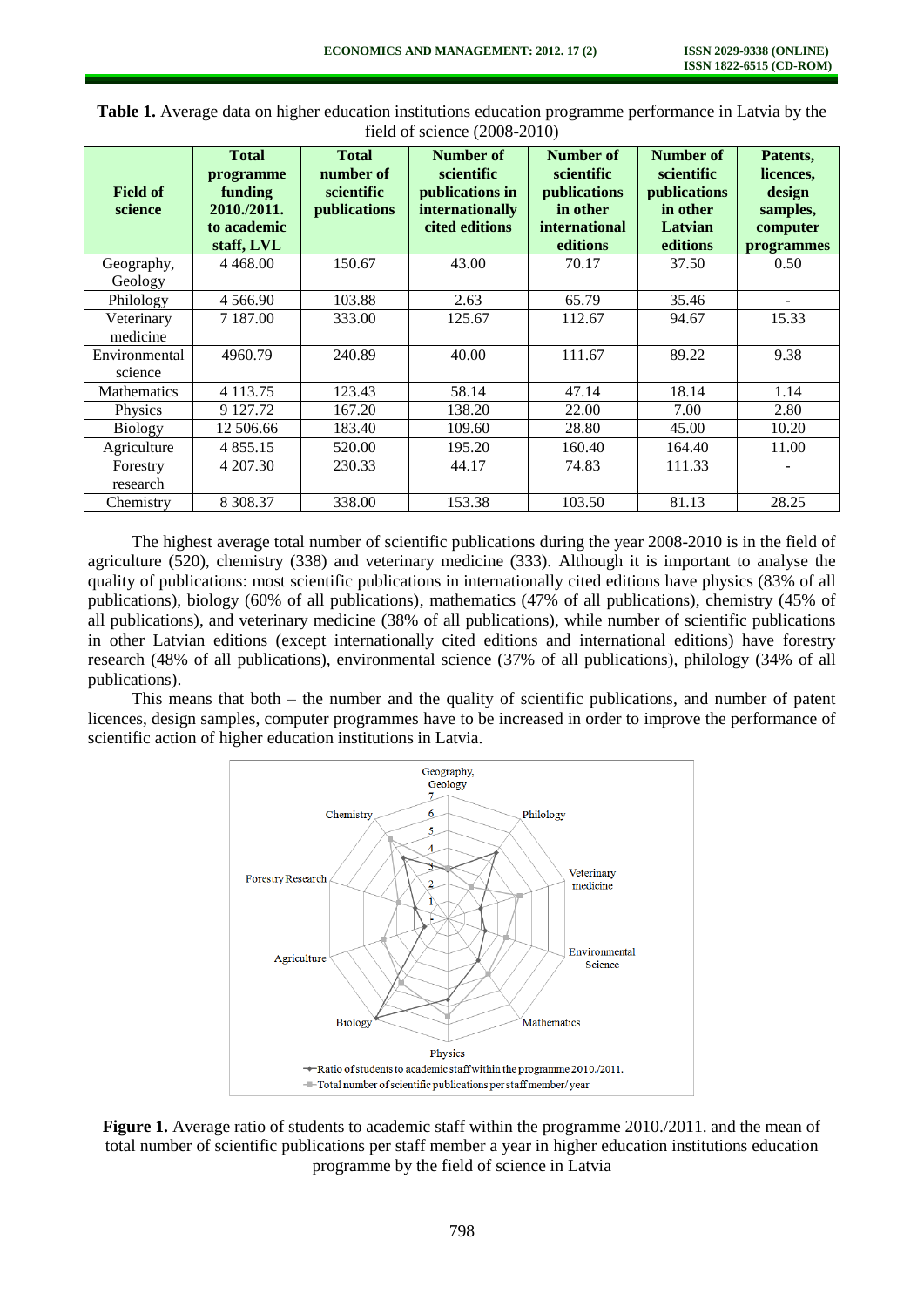The analysis of ratio of students to academic staff within the education programme 2010./2011. and total number of scientific publications per staff member a year show that there could be the negative correlation between those variables in some education programmes (see Figure 1).

The proportion students to academic staff is the lowest in the education programme agriculture (1.40 students/academic staff), but the highest biology (6.94 students/academic staff), while scientific publications per staff member a year varies from 2.24 philology to 5.59 chemistry and 5.53 physics.

The scientific question is how to facilitate the increase the output of higher education institutions scientific action. In order to answer this question the interaction between input and output variables of higher education institution scientific and educational processes have to be analysed.

# **Interaction between input and output variables of higher education institution scientific processes**

For explanation of higher education institution interactions among variables, the author of the article raises three hypotheses:

- 1) The higher ratio of students to academic staff, the less scientific publications per staff member a year;
- 2) The higher total education programme funding 2010./2011. to academic staff, the more patents, licences, design samples, computer programmes (since 2008) per staff member a year;
- 3) The higher total education programme funding 2010./2011. to academic staff, the more scientific publications per staff member a year.

Using the same quantitative data as in the previous section of the article, with an exception that now each case was taken into the calculations, not average data for education programme by science field, the author performed analysis of variance (ANOVA) in order to test the three hypotheses mentioned above.

1) The higher ratio of students to academic staff, the less scientific publications per staff member a year, hypothesis could not be denied if all the cases were included ( $\alpha$ =0.05, Sig=0.023, R<sup>2</sup>=0.066, y=4.181-0.107x), but if the educational programmes at doctoral level were selected, than hypothesis should be rejected ( $\alpha$ =0.05, Sig=0,442, R<sup>2</sup>=0.037, y=5.477+0.413x). According to this there is correlation between the number of publication to academic staff a year and ratio of students to academic staff within the programme. The relation is negative (more students – less publications) at the bachelor and master level study programmes, but positive (more students – more publications). This can be explained by the bigger amount of work and accordingly more time dedicated to tuition of bachelor and master level students, as well as being co-authors in the doctoral students' publications. Therefore doctoral students are considered as an input variable, while other students (including doctoral students) are counted as output variable.

2) The higher total education programme funding 2010./2011. to academic staff, the more patents, licences, design samples, computer programmes (since 2008) per staff member a year, hypothesis can be rejected ( $\alpha$ =0.05, Sig=0.068, R<sup>2</sup>=0.044, y=3180+0.001x). Explanation of this could be that there is not enough financing for patenting, or supportive administrative structures at the higher education institutions are not established or are working insufficiently. The author suggests to put more emphasis on patenting issues not only in the policy planning level, but also on the level of each higher education institution by establishing supportive administrative structures.

3) The higher total education programme funding 2010./2011. to academic staff, the more scientific publications per staff member a year, hypothesis cannot be rejected  $(\alpha=0.05, Sig=0.003, R^2=0.107,$  $y=2.48+x$ ). This means that sufficient amount of funding helps to generate more publications per academic staff member a year. According to Glenna *et.al.*, strong incentives for public-science research along with adequate public-research funds to preserve the university's vital role in conducting basic and non-proprietary research are needed to complement private-sector research investments at universities (Glenna *et.al.*, 2011).

However, there are several factors and outputs that influence the effectiveness of scientific work at the universities; therefore the author decided use more powerful method that can display relative efficiency of education programmes by scientific field – Data Envelopment Analysis.

# **Modelling relative efficiency of higher education institutions scientific performance using Data Envelopment Analysis**

In the previous section of the article three hypotheses were tested to find out whether there are any correlations among higher education institutions scientific performance variables of education programmes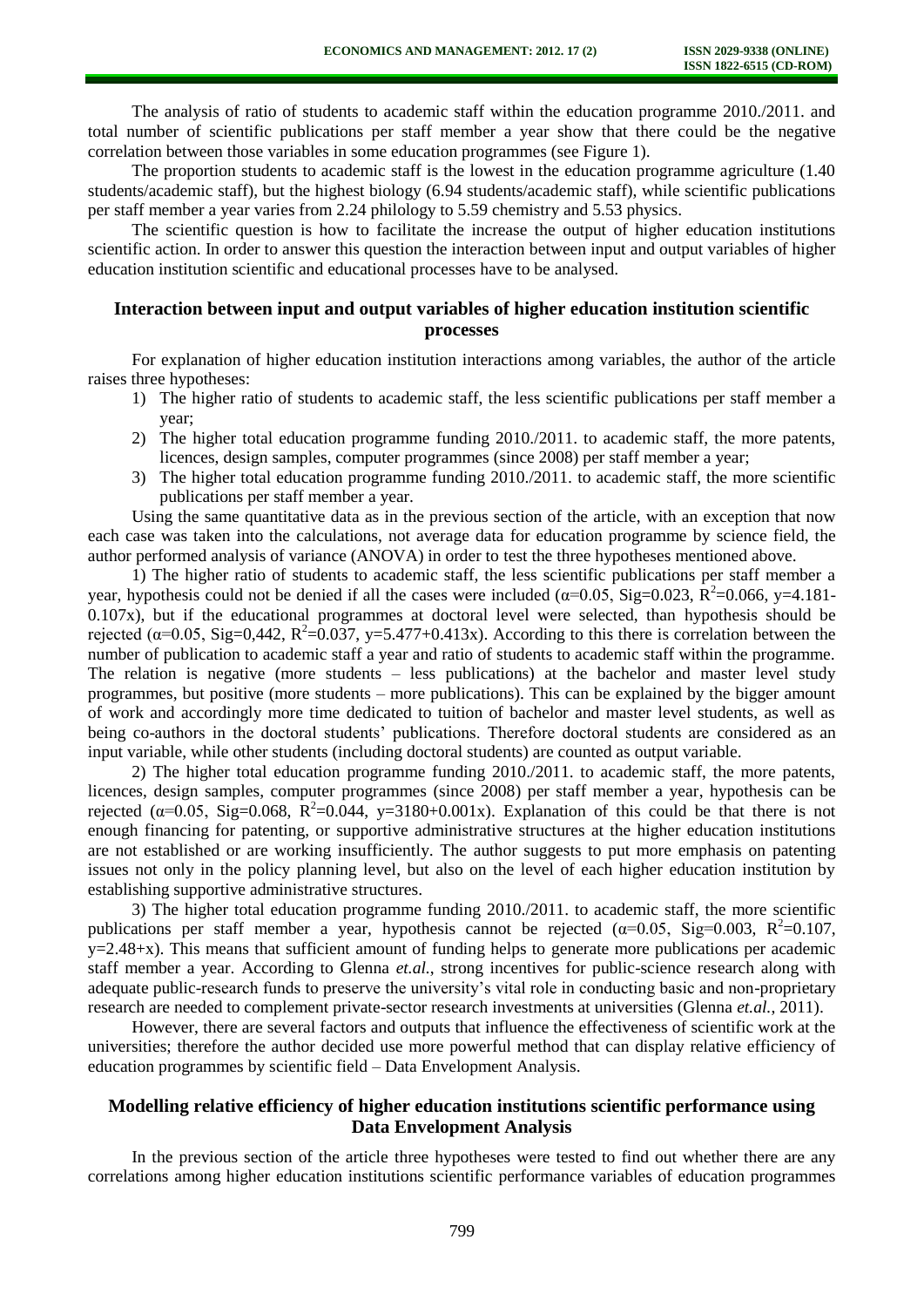by scientific field and what is the nature of these correlations. The author considers that the most appropriate method to test relative efficiency of higher education institutions scientific performance is Data Envelopment Analysis, because provides this sophisticated analysis that can be used in order to perform a number of tasks including:

- Resource allocation: reallocating from the inefficient to the efficient
- Identification of "best practice"
- Identification of "poor practice"
- Target setting
- Monitoring efficiency changes over time
- Calculation of conditions for Performance-based research funding systems

The article focuses on modelling of relative efficiency of education programmes scientific performance in higher education institutions in Latvia.

Higher education institution scientific process has input variables:

- number of academic staff
- number of doctoral students
- amount of financing
- and output variables:
- $-$  educated students
- scientific publications
- $\equiv$ patents.

Doctoral students are included in the input variables because they are already working as scientists – performing research and writing scientific publications together with their scientific supervisor or other colleagues. Having a great number of doctoral students increases the ratio scientific publication per academic staff. Another aspect why doctoral students can be seen as input variable is the findings of research performed by Prodan and Drnovsek (2010), which shows that greater numbers of years spent at an academic institution hinder the formation of academic-entrepreneurial intentions. Because tenured professorships guarantee academics basic socioeconomic status, they are less motivated to endanger their research by redirecting interest and energy to business matters (Prodan, Drnovsek, 2010).

The model would be more complete if there would be any data on prior accumulated knowledge, because current researchers "stand on the shoulders" of previous researchers (Guan & Chen, 2012). The author suggests to include this variable in the model as input variable.

The mathematical formulation of the model is:

$$
\min_{\theta, s_i, s_i^+} (\theta - \varepsilon (\sum_{i=1}^m s_i^- + \sum_{r=1}^s s_r^+)) \tag{1}
$$

$$
\sum_{j=1}^{n} x_{ij} \lambda_j + s_i^- = \theta_{x_{i0}} \quad \text{ i=1,...,m}
$$
 (2)

$$
\sum_{j=1}^{n} y_{ij} \lambda_{j} - s_{r}^{+} = y_{i0} \quad \text{r=1,...,s}
$$
 (3)

$$
\sum_{j=1}^{n} \lambda_{j} = 1 \qquad j=1,...,n \qquad (4)
$$

$$
\lambda_0 = 0 \tag{5}
$$
  

$$
\lambda_j \ge 0, \forall j \in J \tag{6}
$$

$$
s_r^+ \geq 0, s_i^- \geq 0, \forall i, j, r
$$

Where:

 $x_{ij}$  – the i-input of DMU j

 $y_{ri}$  – the r-output of DMU j

 $\theta$  – the efficiency score of considered DMU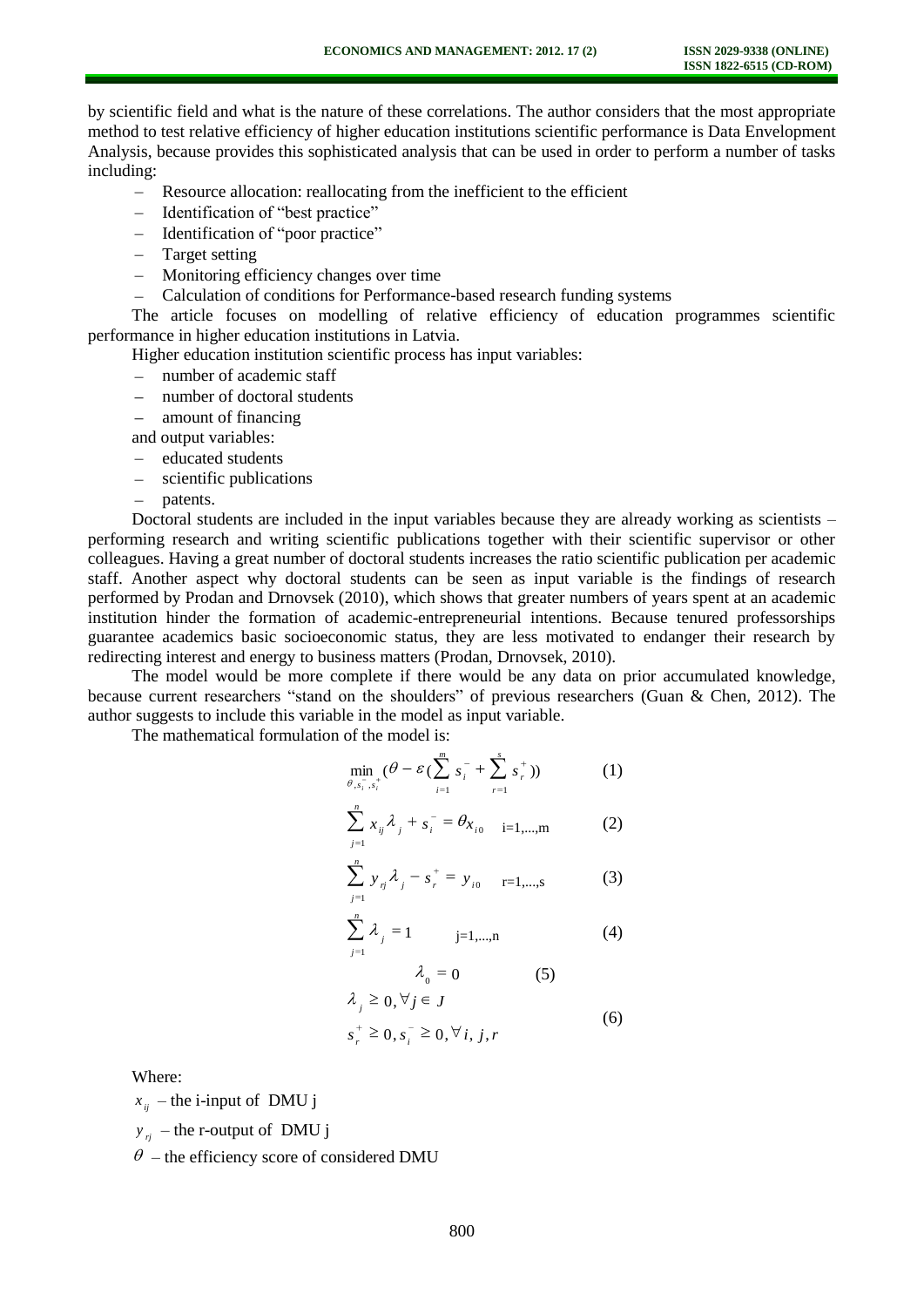- 1 1 *n j*  $j = 1 -$  is the constraint of convexity (BCC model)
- *i s* input slack parameter
- *r s* output slack parameter
- $_0$  = 0 constraint for applying the superefficiency measure

The adequate software, that is able to draw the efficiency graph, displaying relative efficiency of units, could be used to determine relatively the most efficient (generally having greater outputs per researcher and per unit of investment) higher education institution in Latvia and also indicate institutions that should measure up.

### **Conclusions**

The number and the quality of scientific publications, and number of patent licences, design samples, computer programmes have to be increased in order to improve the performance of scientific action of higher education institutions in Latvia.

In order to answer scientific question – how to facilitate the increase the output of higher education institutions scientific action – the interaction among input and output variables of higher education institution scientific and educational processes have to be analysed.

Funding for patenting is lacking and supportive administrative structures at the higher education institutions are not established or are working insufficiently. The author suggests to put more emphasis on patenting issues not only in the policy planning level, but also on the level of each higher education institution by establishing supportive administrative structures.

Empirical research showed that there is positive correlation between funding and amount of publications per academic staff member in the higher education institutions in Latvia.

The policy makers are mainly focusing on activities that support the technology transfer, but the higher education institutions can be a driving force of economy only if they are a great centre for science, not if they are a great centre for technology transfer. Also Hewitt-Douglas research findings from the United Kingdom case demonstrate that universities' approach to knowledge transfer is shaped by institutional and organisational resources, in particular their ethos and research quality, rather than the capability to undertake knowledge transfer through a Technology Transfer Office (Hewitt-Douglas, 2012). Lam (2011) searching answers to question what motivates academic scientists to engage in research commercialization, concludes that policy to encourage commercial engagement should build on reputational and intrinsic rather than purely financial motivations (Lam, 2011). If the policy planners are considering to address the doctoral students as new generation of scientists, have to take into account that the doctoral students who prefer industrial employment show a weaker "taste for science", a greater concern for salary and access to resources, and a stronger interest in downstream work compared to doctoral students who prefer an academic career (Roach & Sauermann, 2010).

The first national policy should assist both financially and by enhancing prestige of the basic science, and just as a secondary objective could be the technology transfer in Latvia.

The development of model that takes into account diversity of input/output data and their relative importance, dependence, and correlation is part of the research agenda.

#### **References**

- 1. Bāliņa, S. (2011). Development of Science and Technology in Latvia, 2011. Ministry of Education and Science, 1- 143.
- 2. Boļšakovs S. (2008). Inovatīvā darbība Latvijā (Innovative activities in Latvia). J.L.V. Ltd., Ogre, 1-323.
- 3. Cooper, W.W., Seiford L.M., Tone K. (2006). Data Envelopment Analysis-A Comprehensive Text with Models, Applications, References and DEA-Solver Software, 2nd edition, Springer, 1-439.
- 4. Dimza V. (2003). Inovācijas pasaulē, Eiropā, Latvijā (Innovation in the World, in Europe, in Latvia). Institute of Economics, Latvian Academy of Sciences Ltd., Riga, 205.
- 5. Etzkowitz, H., & Leydesdorff, L. (1995). The Triple Helix---University-Industry-Government Relations: A Laboratory for Knowledge Based Economic Development. EASST Review 14, 14-19.